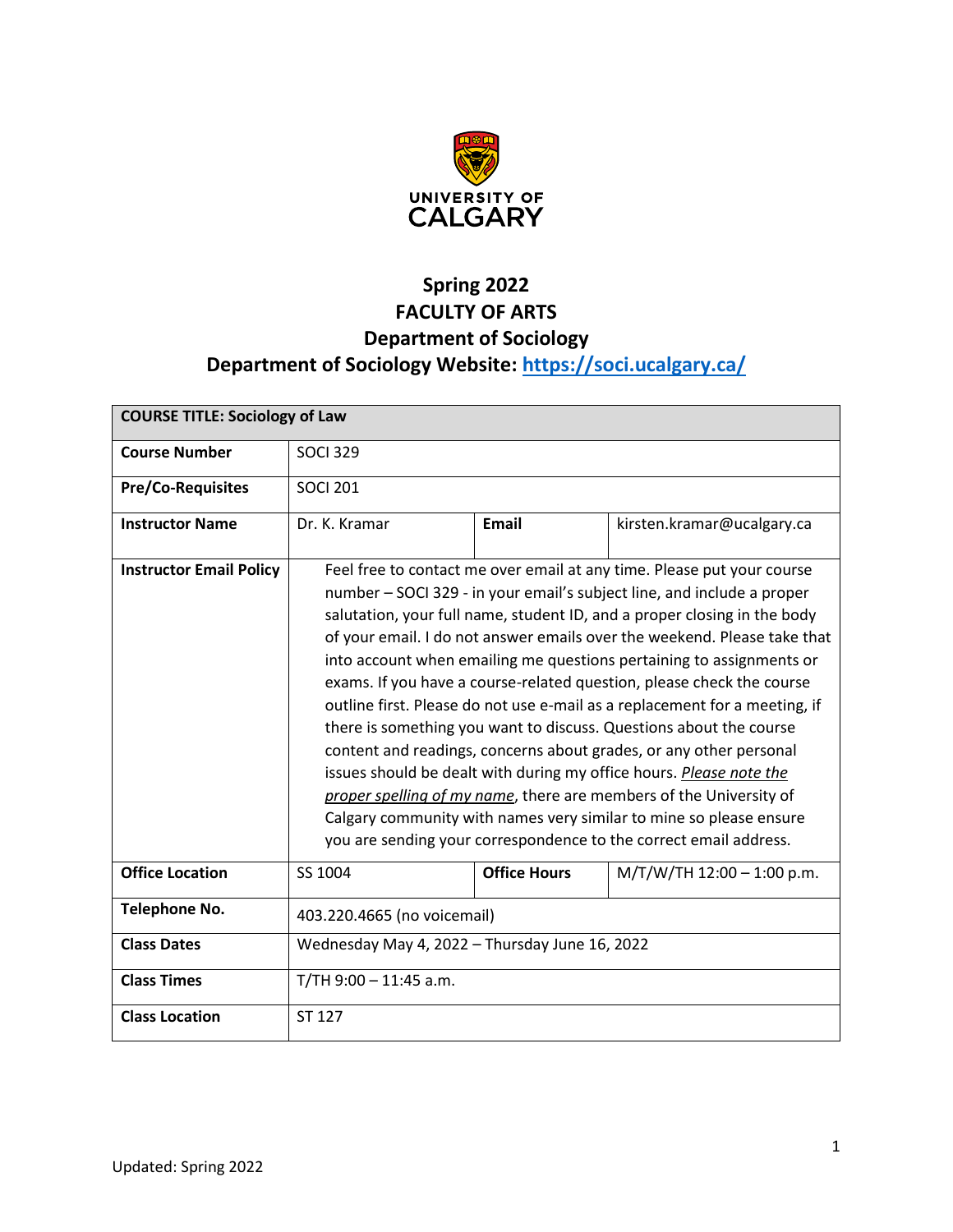## **COURSE CALENDAR STATEMENT**

An introduction to sociological problems regarding the origin, impact and definition of law, dispute resolution, and the relationship between law and social change.

#### **COURSE DESCRIPTION**

Law is a social phenomenon that is both shaped by and shapes the society in which it operates. The course examines a variety of classical, modern, and post-modern theoretical perspectives to investigate substantive issues that pertain to the role of law in reproducing particular social orders. To understand law from a sociological perspective is to examine law as an historical creation emerging out of specific sets of power and knowledge relations..

#### **COURSE LEARNING OUTCOMES**

- 1. Knowledge of the classical and contemporary theoretical arguments about the nature and role of law in society.
- 2. Capacity to evaluate socio-legal arguments about the nature and role of law.
- 3. Ability to identify the major strengths and weakness of arguments about the nature and role of law.
- 4. Ability to evaluate socio-legal claims and conduct independent analysis of law-society relation

### **LEARNING RESOURCES**

Pavlich, George. (2011) *Law & Society Redefined*. Toronto: Oxford University. Both paperback and eBook rental options are available.

Additional supplementary readings associated with the theoretical content covered in the textbook and course study materials are available on the D2L site for this course.

#### **LEARNING TECHNOLOGIES AND REQUIREMENTS**

There is a D2L site for this course which contains required readings and other relevant class resources and materials (see d2L.ucalgary.ca).

#### **CLASS SCHEDULE**

Post in D2L

## **EXAMINATIONS**

The final exam is worth 25% of your final grade. The exam is cumulative of all work covered in the course. It is open book, and comprised of multiple choice and true/false questions from readings, lectures and other course materials. The day and time of the final exam is scheduled by the Registrar and will be announced once scheduled. Feedback from the learning checks supports your preparation for the final exam. The final exam is scheduled for 90 minutes (plus 50% or 45 minutes = 135 minutes total time) in which you will be asked approximately 75 multiple choice and true/false questions. These questions will be based upon the previous questions asked throughout the three learning checks. You should use the learning checks as a study aid to prepare for the final exam. Students will have access to the exam for a 24-hour period ending with the Registrar's scheduled time.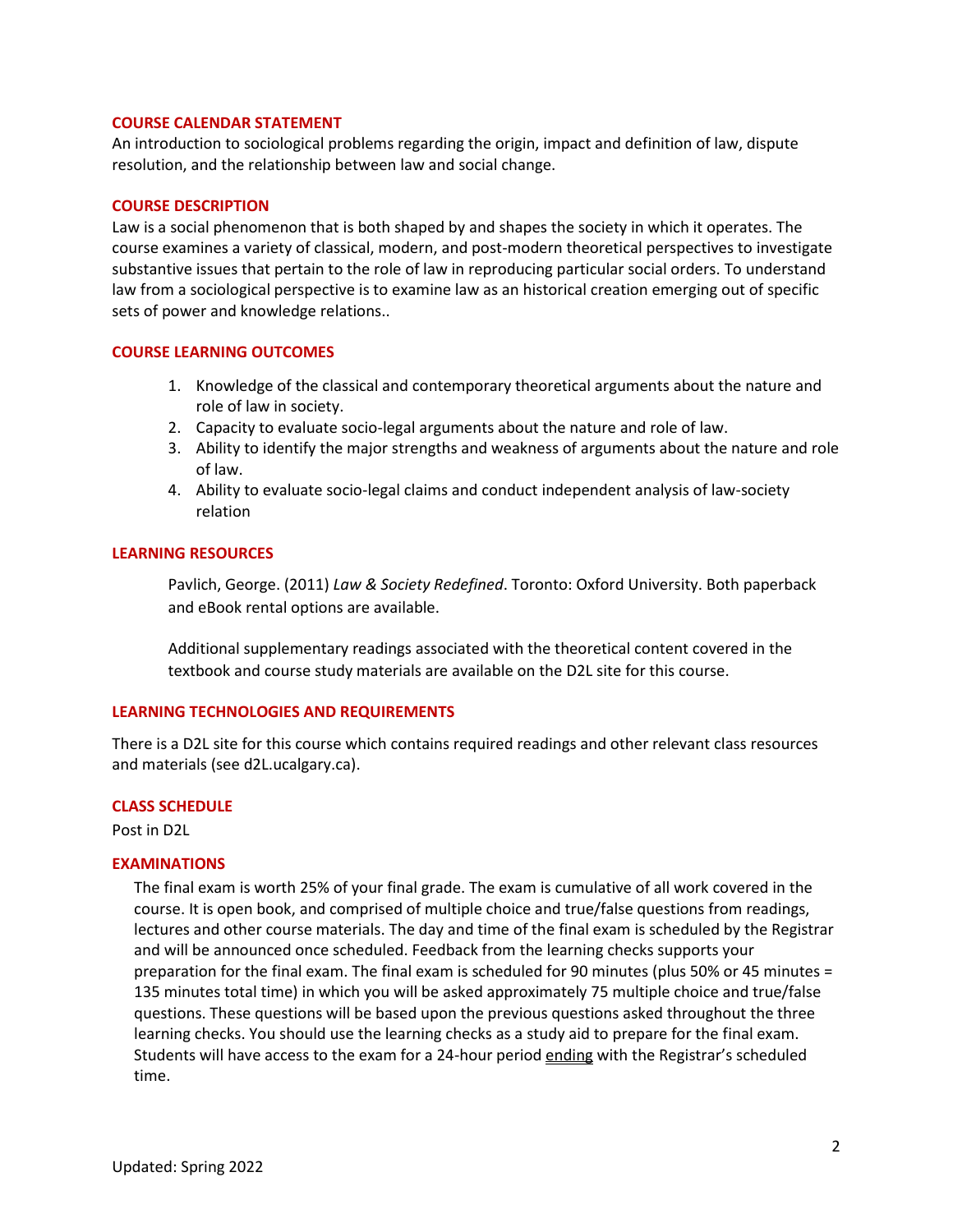# **ASSESSMENT COMPONENTS**

 $\overline{\phantom{0}}$ 

 $\blacksquare$ 

|   | Assessment                                                                                       | Weight | Week                     |
|---|--------------------------------------------------------------------------------------------------|--------|--------------------------|
|   | Three (3) Learning Checks (25% each)                                                             | 75%    | Quiz 1: May 12           |
|   | Delivered via D2L<br>Each learning check aligns with each of the<br>three parts of your textbook |        | Quiz 2: May 26           |
|   |                                                                                                  |        | Quiz 3: June 7           |
| 2 | Final Exam (cumulative)<br>Delivered via D2L                                                     | 25%    | Registrar Scheduled Exam |

# Three Learning Checks (75%)

Learning checks will open at 10:30 a.m. on the dates listed above. The quizzes can be found in the weekly folders in D2L. Learning checks are "open book" (though you should not need the resources if you have studied!). **The learning checks will be available for 48 hours once they open to allow for flexibility. You must begin the learning check 60 minutes before they are scheduled to close.**

Each learning check is multiple choice and/or T/F. Each learning check is timed and sequential. Once you begin the learning check you will have 60 minutes to complete 30 questions.

The learning checks consist of key questions and cover the readings and lecture materials for each relevant week (pro-tip: look for overlap between readings and lectures). To preserve academic integrity and in fairness to all students, you will not be able to see the quiz questions as soon as you complete them. The score will be made available to you once you submit your quiz. You will be able to access your answers showing correct/incorrect answers once everyone has completed the learning check. This will be helpful for you to study for the final exam.

**NB:** If for some unforeseen reason you are not able to complete the learning check during the 48-hour window please contact the instructor – I am able to accommodate reasonable unforeseen issues that may arise by providing a short extension to your individual timeframe for the learning checks.

## **GRADING SCALE**

Include a link to the University's undergraduate or graduate grading system. Also include any additional faculty and departmental-specific numerical grade conversations as appropriate This is the Sociology Department's grading scale:

| Grade | Percent range  | <b>Grade Point Value</b> | <b>Description</b>                |
|-------|----------------|--------------------------|-----------------------------------|
| $A+$  | $96 - 100\%$   | 4.0                      | Outstanding performance           |
|       | $90 - 95.99\%$ | 4.0                      | <b>Excellent performance</b>      |
| А-    | 85 – 89.99%    | 3.7                      | Approaching excellent performance |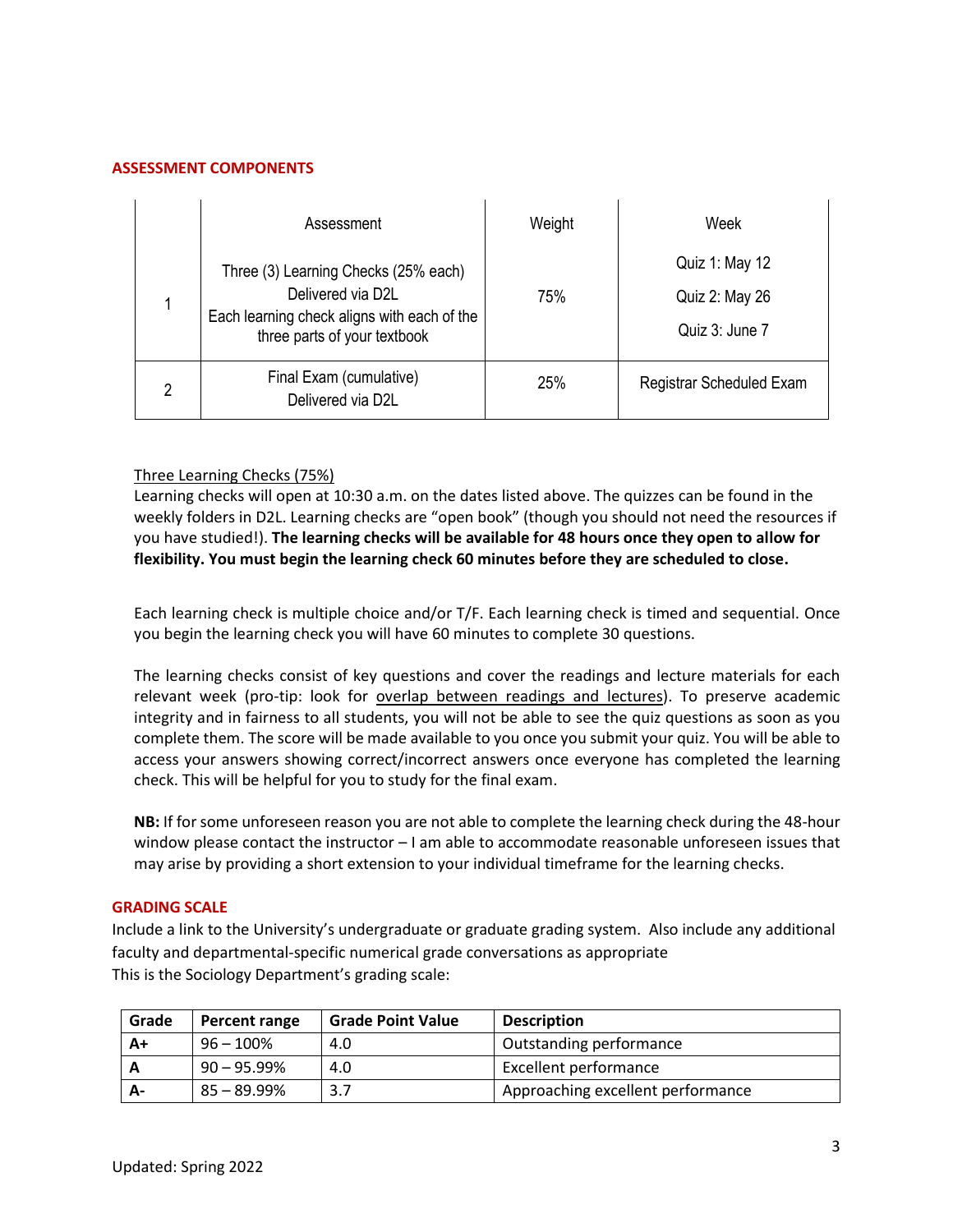| $B+$      | $80 - 84.99%$  | 3.3 | Exceeding good performance                  |
|-----------|----------------|-----|---------------------------------------------|
| B         | $75 - 79.99%$  | 3.0 | Good performance                            |
| <b>B-</b> | $70 - 74.99\%$ | 2.7 | Approaching good performance                |
| $C+$      | $67 - 69.99\%$ | 2.3 | Exceeding satisfactory performance          |
| C         | $63 - 66.99\%$ | 2.0 | Satisfactory performance                    |
| $C-$      | $59 - 62.99%$  | 1.7 | Approaching satisfactory performance        |
| D+        | $55 - 58.99%$  | 1.3 | Marginal pass. Insufficient preparation for |
|           |                |     | subsequent courses in the same subject      |
| D         | $50 - 54.99\%$ | 1.0 | Minimal Pass. Insufficient preparation for  |
|           |                |     | subsequent courses in the same subject.     |
|           | <50%           | 0   | Failure. Did not meet course requirements.  |

Your final grade is calculated by adding the scores on each of the weighted components of the course.

# **GUIDELINES FOR SUBMITTING ASSIGNMENTS**

The main Sociology Department office does not deal with any course-related matters. Please speak directly to your instructor.

- 1. **Protection of Privacy:** The Freedom of Information and Protection of Privacy (FOIPP) legislation does not allow students to retrieve any course material from public places. Anything that requires handing back will be returned directly during class or office hours. If students are unable to pick up their assignments from the instructor, they can provide the instructor with a stamped, self-addressed envelope to be used for the return of the assignment. Private information related to the individual student is treated with the utmost regard by the faculty at the University of Calgary
- 2. Final grades are not posted by the Sociology Department. They are only available online

# ABSENCES AND DEFERRALS

Students who are absent from class assessments (tests, participation activities, or other assignments) should inform their instructors as soon as possible. Instructors may request that evidence in the form of documentation be provided. If the reason provided for the absence is acceptable, instructors may decide that any arrangements made can take forms other than make-up tests or assignments. For example, the weight of a missed grade may be added to another assignment or test. For information on possible forms of documentation, including statutory declarations, please see <https://www.ucalgary.ca/pubs/calendar/current/m-1.html>

**Deferred Final Exam Form:** Please note that requests to defer a Registrar scheduled final exam are dealt with through the Registrar's Office. Further information can be found at: <https://www.ucalgary.ca/registrar/exams/deferred-exams>

**Deferred Term Work Form:** Deferral of term work past the end of a term requires a form to be filled out by the student and submitted, along with any supporting documentation, to the instructor. The form is available *[here.](https://www.ucalgary.ca/registrar/student-centre/student-forms)*

Once an extension date has been agreed between instructor and student, the instructor will email the form to the Faculty of Arts Program Information Centre (ascarts@ucalgary.ca) for approval by the Associate Dean.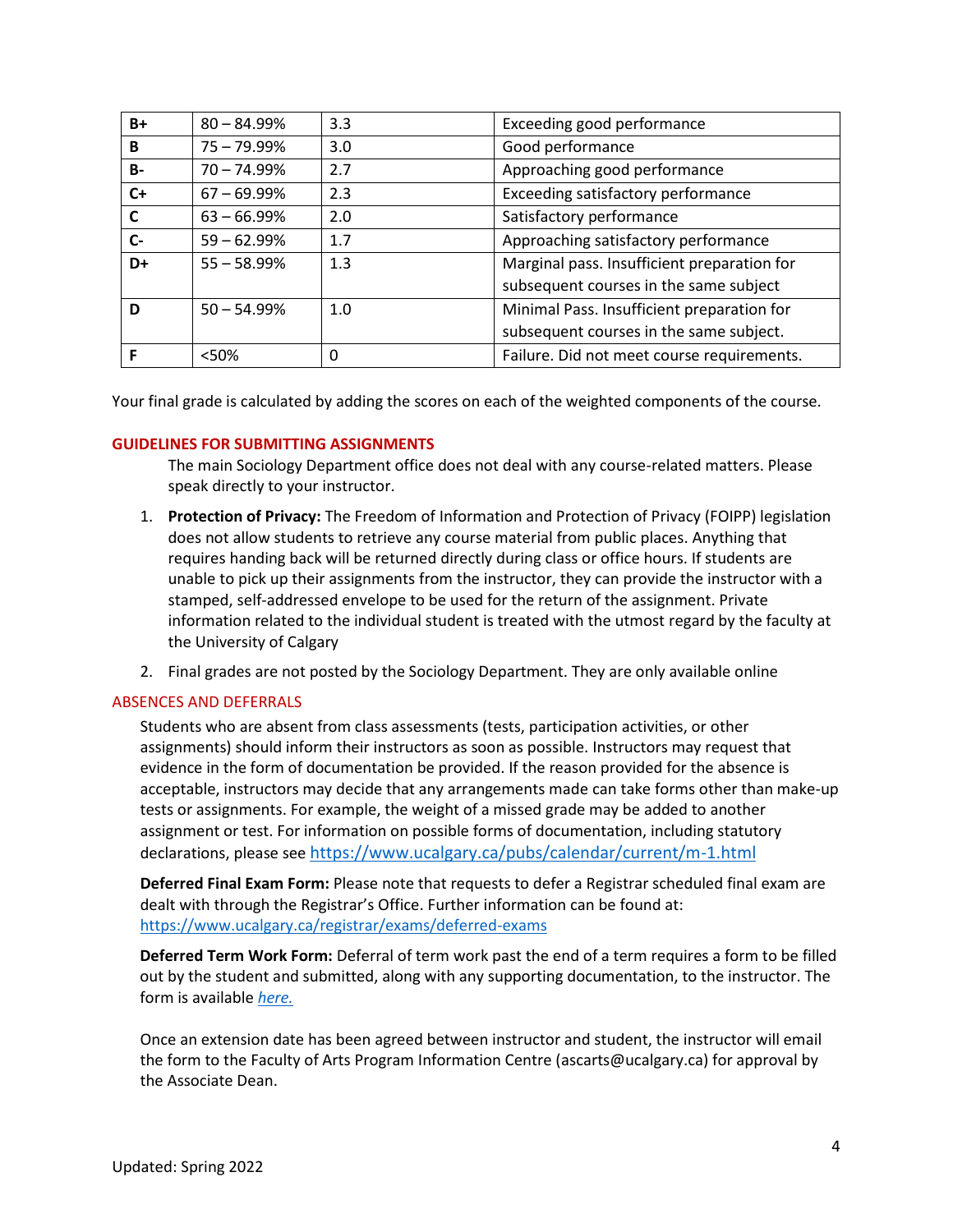# **CONDUCT**

Students, employees, and academic staff are also expected to demonstrate behaviour in class that promotes and maintains a positive and productive learning environment. As members of the University community, students, employees, and academic staff are expected to demonstrate conduct that is consistent with the University of Calgary Calendar, the Code of Conduct and Non-Academic Misconduct policy and procedures, which can be found at:<http://www.ucalgary.ca/pubs/calendar/current/k.html> **Section 2 Scope.** The Student Non-Academic Misconduct Policy applies to Students' actions, interactions and behaviours that take place a) in or on University Facilities; **b) off University Facilities, including online, including through social media, online communication platforms, remote work applications, or other online means, where such actions, interactions or behaviour have a negative impact on a member of the University Community such that it materially interferes with their University learning, working or living environment**; c) when participating in a University club or organization, or a student club or organization, including student clubs or organizations sanctioned by the Students' Union or Graduate Students' Association; or d) at a University Event.

### **USE OF INTERNET AND ELECTRONIC COMMUNICATION DEVICES IN CLASS**

Use of laptop and mobile devices is acceptable when used in a manner appropriate to the course and classroom activities. Please refrain from accessing websites and resources that may be distracting to you or for other learners during class time. Students are responsible for being aware of the University's Internet and email use policy, which can be found at [https://www.ucalgary.ca/legal](https://www.ucalgary.ca/legal-services/university-policies-procedures/acceptable-use-electronic-resources-and-information-policy)[services/university-policies-procedures/acceptable-use-electronic-resources-and-information-policy](https://www.ucalgary.ca/legal-services/university-policies-procedures/acceptable-use-electronic-resources-and-information-policy)

#### **Media Recording for Study Purposes (Students)**

Students who wish to audio record lectures for personal study purposes need to follow the guidelines outlined i[n Section E.6 of the University Calendar.](https://www.ucalgary.ca/pubs/calendar/current/e-6.html) Unless the audio recording of lectures is part of a student accessibility requirement, permission must be sought by the course instructor to audio record lectures. Students are encouraged to make notes of classroom discussions, lectures, demonstrations, and performances in order to advance their own learning and to develop a record for purposes of private study. The ordinary process of taking notes is encouraged since this practice requires that students develop the ability to actively attend to the material under consideration and to quickly summarize pertinent information in a coherent manner. Electronic or mechanical recording of lectures discourages the development of these important skills. In addition, the presence of audio recording devices may inhibit frank and open discussion of course material in the classroom, or otherwise interfere with the proper academic conduct of the class. See also Section K.1 Other Impermissible Conduct: The non-authorized media recording of lectures is inconsistent with the Code of Conduct and may result in discipline in accordance with the **[Student Non-Academic Misconduct Policy](https://www.ucalgary.ca/legal-services/university-policies-procedures/student-non-academic-misconduct-policy)** and **[Student](https://www.ucalgary.ca/legal-services/university-policies-procedures/student-non-academic-misconduct-procedure)  [Non-Academic Misconduct Procedure](https://www.ucalgary.ca/legal-services/university-policies-procedures/student-non-academic-misconduct-procedure)**.

#### **FREE EXPRESSION**

All members of the university have the right of free expression, which means the freedom to investigate, comment, listen, gather, challenge and critique subject to the law and, on our campuses, to university policies and procedures related to the functioning of the university.

In 2019, the University of Calgary published a statement committed to the principles of free expression: **[ucalgary.ca/provost/sites/default/files/StatementonFreeExpression.pdf](https://www.ucalgary.ca/provost/sites/default/files/StatementonFreeExpression.pdf)**.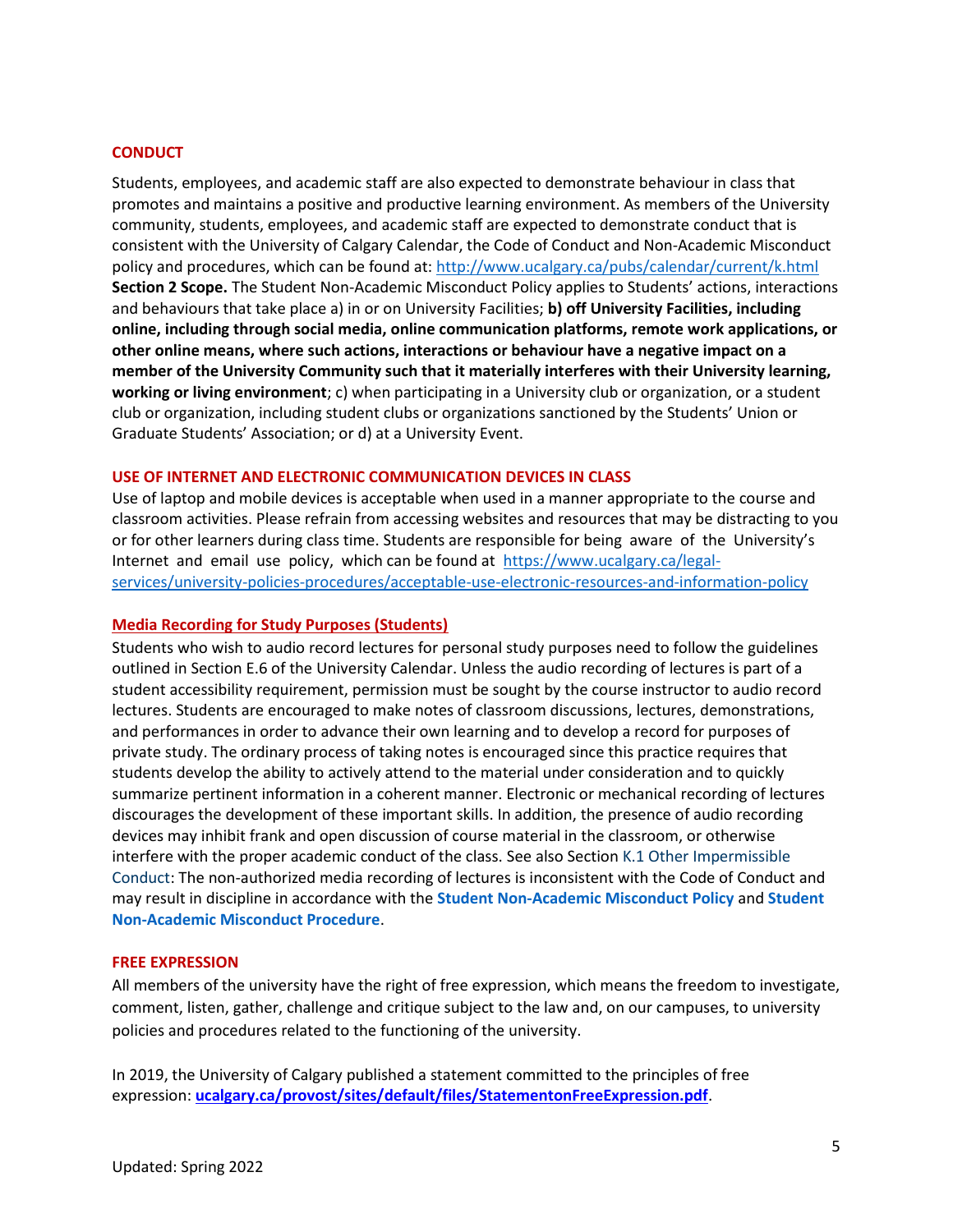# **ACADEMIC MISCONDUCT**

Academic Misconduct refers to student behavior which compromises proper assessment of a student's academic activities and includes cheating; fabrication; falsification; plagiarism; unauthorized assistance; failure to comply with an instructor's expectations regarding conduct required of students completing academic assessments in their courses; and failure to comply with exam regulations applied by the Registrar.

For information on the Student Academic Misconduct Policy and Procedure please visit:

[https://www.ucalgary.ca/legal-services/university-policies-procedures/student-non-academic](https://www.ucalgary.ca/legal-services/university-policies-procedures/student-non-academic-misconduct-policy)[misconduct-policy](https://www.ucalgary.ca/legal-services/university-policies-procedures/student-non-academic-misconduct-policy)

[https://www.ucalgary.ca/legal-services/university-policies-procedures/student-non-academic](https://www.ucalgary.ca/legal-services/university-policies-procedures/student-non-academic-misconduct-procedure)[misconduct-procedure](https://www.ucalgary.ca/legal-services/university-policies-procedures/student-non-academic-misconduct-procedure)

Additional information is available on the Academic Integrity Website at [https://ucalgary.ca/student](https://ucalgary.ca/student-services/student-success/learning/academic-integrity)[services/student-success/learning/academic-integrity](https://ucalgary.ca/student-services/student-success/learning/academic-integrity).

# **ACADEMIC ACCOMODATION**

It is the student's responsibility to request academic accommodations according to the University policies and procedures listed below. The Student Accommodations policy is available at [https://ucalgary.ca/student-services/access/prospective-students/academic-accommodations.](https://ucalgary.ca/student-services/access/prospective-students/academic-accommodations) Students needing an accommodation based on disability or medical concerns should contact Student Accessibility Services (SAS) in accordance with the Procedure for Accommodations for Students with Disabilities (https://www.ucalgary.ca/legal-services/university-policies-procedures/accommodationstudents-disabilities-procedure). Students who require an accommodation in relation to their coursework based on a protected ground other than Disability should communicate this need in writing to their Instructor.

SAS will process the request and issue letters of accommodation to instructors. For additional information on support services and accommodations for students with disabilities, visit [www.ucalgary.ca/access/](http://www.ucalgary.ca/access/) .

# **RESEARCH ETHICS**

(if applicable) Students are advised that any research with human participants – including any interviewing (even with friends and family), opinion polling, or unobtrusive observation – must have the approval of the [Conjoint Faculties Research Ethics Board](https://research.ucalgary.ca/conduct-research/ethics-compliance/human-research-ethics/conjoint-faculties-research-ethics-board) or the [Conjoint Health Research Ethics Board.](https://research.ucalgary.ca/conduct-research/ethics-compliance/human-research-ethics/conjoint-health-research-ethics-board) In completing course requirements, students must not undertake any human subjects research without discussing their plans with the instructor, to determine if ethics approval is required. Some courses will include assignments that involve conducting research with human participants; in these cases, the instructor will have applied for and received ethics approval for the course assignment. The instructor will discuss the ethical requirements for the assignment with the students.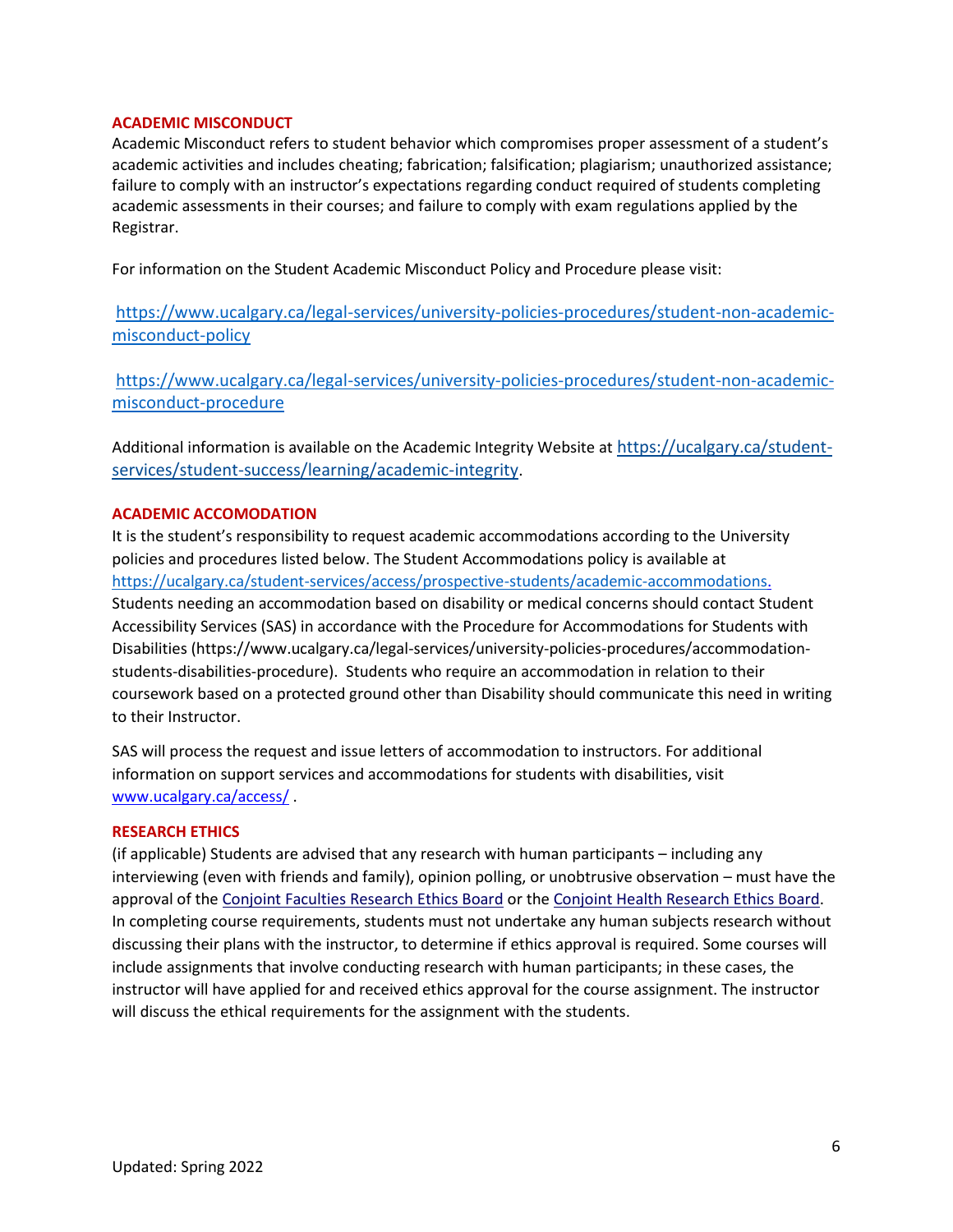# **INSTRUCTOR INTELLECTUAL PROPERTY**

Course materials created by instructors (including presentations and posted notes, labs, case studies, assignments and exams) remain the intellectual property of the instructor. These materials may NOT be reproduced, redistributed or copied without the explicit consent of the instructor. The posting of course materials to third party websites such as note-sharing sites without permission is prohibited. Sharing of extracts of these course materials with other students enrolled in the course at the same time may be allowed under fair dealing.

# **FREEDOM OF INFORMATION AND PROTECTION OF PRIVACY**

Student information will be collected in accordance with typical (or usual) classroom practice. Students' assignments will be accessible only by the authorized course faculty. Private information related to the individual student is treated with the utmost regard by the faculty at the University of Calgary.

## **COPYRIGHT LEGISLATION**

All students are required to read the University of Calgary policy on Acceptable Use of Material Protected by Copyright) and requirements of the copyright act (https://lawslois.justice.gc.ca/eng/acts/C-42/index.html) to ensure they are aware of the consequences of unauthorised sharing of course materials (including instructor notes, electronic versions of textbooks etc.). Students who use material protected by copyright in violation of this policy may be disciplined under the Non-Academic Misconduct Policy [https://www.ucalgary.ca/pubs/calendar/current/k.html.](https://www.ucalgary.ca/pubs/calendar/current/k.html)

## **SEXUAL VIOLENCE POLICY**

The University recognizes that all members of the University Community should be able to learn, work, teach and live in an environment where they are free from harassment, discrimination, and violence. The University of Calgary's sexual violence policy guides us in how we respond to incidents of sexual violence, including supports available to those who have experienced or witnessed sexual violence, or those who are alleged to have committed sexual violence. It provides clear response procedures and timelines, defines complex concepts, and addresses incidents that occur off-campus in certain circumstances. Please see the policy available at https://www.ucalgary.ca/legal-services/universitypolicies-procedures/sexual-and-gender-based-violence-policy

## **Important Contact Information**

Campus Security and Safewalk (24 hours a day/7 days a week/365 days a year) Phone: 403-220-5333

Faculty of Arts Undergraduate Students' Union Representatives Phone: 403-220-6551 Email: [arts1@su.ucalgary.ca,](mailto:arts1@su.ucalgary.ca) [arts2@su.ucalgary.ca,](mailto:arts2@su.ucalgary.ca) [arts3@su.ucalgary.ca,](mailto:arts3@su.ucalgary.ca) [arts4@su.ucalgary.ca](mailto:arts4@su.ucalgary.ca) Students' Union URL: [www.su.ucalgary.ca](http://www.su.ucalgary.ca/)